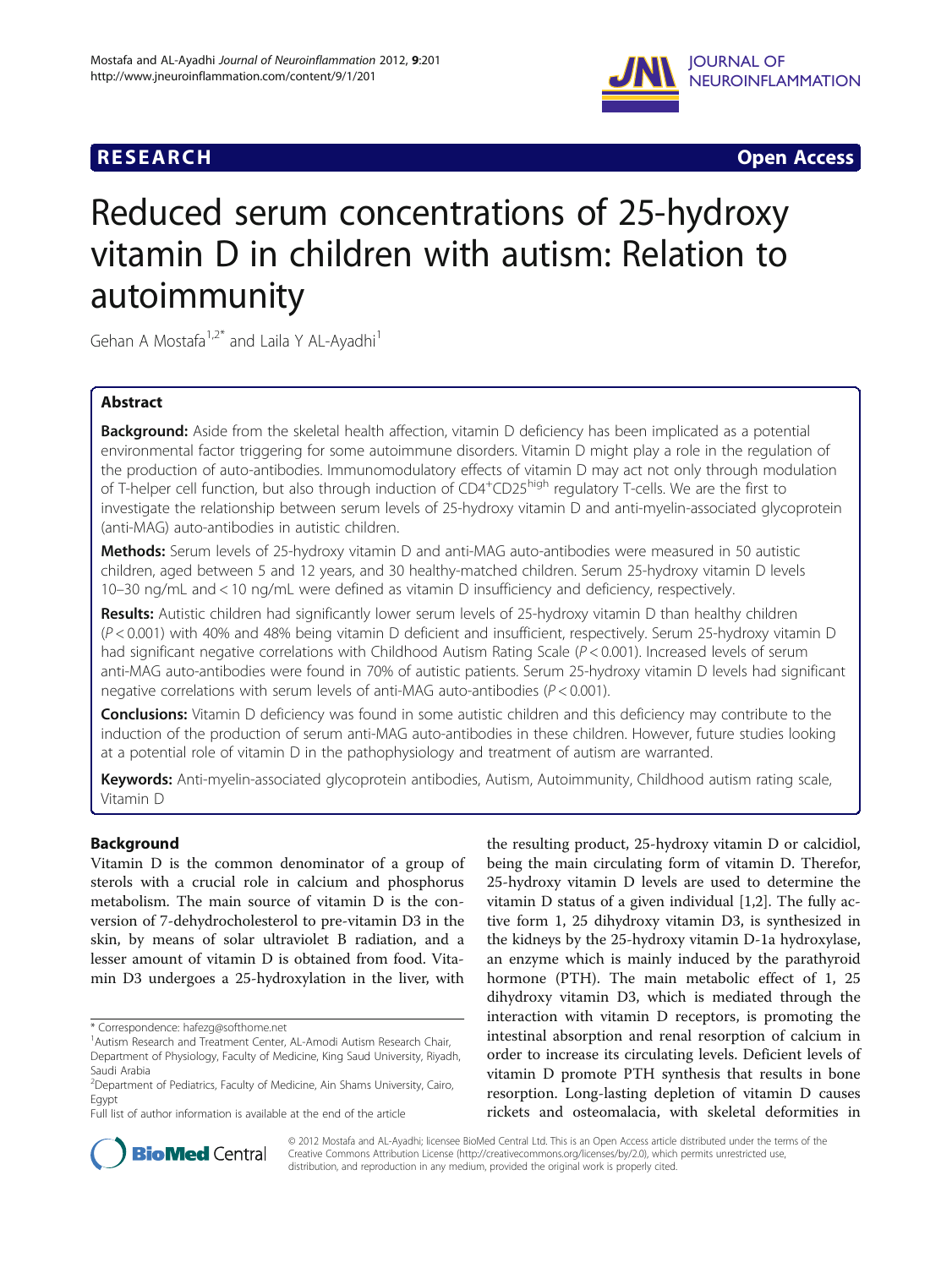children and bone pain and increased risk of fractures in adults, respectively [\[3](#page-5-0)].

A role for vitamin D in the regulation of immune function was first proposed after the identification of vitamin D receptors in lymphocytes. It has since been recognized that the active form of vitamin D has direct affects on naïve and activated helper T cells, regulatory T cells, activated B cells, and dendritic cells. There is a growing body of literature linking vitamin D to various immune-related conditions, including allergy and autoimmunity [\[4](#page-5-0)]. Recently, vitamin D deficiency has been implicated as a potential environmental factor triggering some autoimmune disorders, including multiple sclerosis (MS) and systemic lupus erythematosus (SLE) [\[5](#page-5-0)-[7\]](#page-5-0).

Autoimmunity may have a role in the pathogenesis of autism in a subgroup of patients. This may be indicated by the presence of brain-specific auto-antibodies in some autistic children [[8-15](#page-5-0)]. There is also an increase in the frequency of autoimmune disorders among autistic families [\[16-22](#page-5-0)].

This study was the first to investigate the relationship between serum levels of 25-hydroxy vitamin D and anti-MAG auto-antibodies, as indicators of autoimmunity to brain tissue, in a group of autistic children.

# Methods

## Study population

This cross-sectional study was conducted on 50 children with autism. They were recruited from the Autism Research and Treatment Center, Faculty of Medicine, King Saud University, Riyadh, Saudi Arabia. Patients were fulfilling the criteria of the diagnosis of autism according to the fourth edition of the Diagnostic and Statistical Man-ual of Mental Disorders [[23](#page-6-0)]. The autistic group comprised 39 boys and 11 girls. Their ages ranged between 5 and 12 years (mean  $\pm$  SD = 8.24  $\pm$  2.37 years). Patients who had associated neurological diseases (such as cerebral palsy and tuberous sclerosis) and metabolic disorders (for example, phenylketonuria) were excluded from the study. Also, autistic patients on casein-free diet were not included.

The control group comprised 30 age- and sex-matched apparently healthy children. They included twenty-four boys and six girls. They were the healthy older siblings of the healthy infants who attend the Well Baby Clinic, King Khalid University Hospital, Faculty of Medicine, King Saud University, Riyadh, Saudi Arabia for routine followup of their growth parameters. The control children were not related to the children with autism, and demonstrated no clinical findings suggestive of immunological or neuropsychiatric disorders. Their ages ranged between 5 and 12 years (mean  $\pm$  SD = 8.63  $\pm$  2.65 years).

All studied subjects had normal body weight (body mass index (BMI) was between the fifth and less than the 85th

percentiles based on age and sex). In addition, all subjects were studied during summer (April to September) to avoid the effect of seasonal variation on serum 25 hydroxy vitamin D levels. Hours of sun exposure per week were recorded for all studied subjects. All studied children had not received calcium and/or vitamin D therapy in the past 6 months. In addition, none of them had a concomitant infection, photosensitivity, used photoprotection (such as broad-spectrum sunscreens) or treatment known to affect serum 25 hydroxy vitamin D levels (such as antiepileptic drugs, corticosteroids, and other immunosup-

The local Ethical Committee of the Faculty of Medicine, King Saud University, Riyadh, Saudi Arabia, approved this study. In addition, an informed written consent of participation in the study was signed by the parents or the legal guardians of the studied subjects.

## Study measurements

pressive drugs).

## Clinical evaluation of autistic patients

This was based on clinical history taking from caregivers, clinical examination, and neuropsychiatric assessment. In addition, the degree of the disease severity was assessed by using the Childhood Autism Rating Scale (CARS) [[24](#page-6-0)] which rates the child on a scale from 1 to 4 in each of 15 areas (relating to people; emotional response; imitation; body use; object use; listening response; fear or nervousness; verbal communication; non-verbal communication; activity level; level and consistency of intellectual response; adaptation to change; visual response; taste, smell and touch response; and general impressions). According to the scale, children who have scored 30 to 36 have mild to moderate autism  $(n = 18)$ , while those with scores ranging between 37 and 60 points have a severe degree of autism  $(n = 32)$ .

## Assay of serum 25-hydroxy vitamin D

This assay employs by enzyme-linked immunosorbent assay using a competitive protein binding assay kit for the measurement of 25-hydroxy vitamin D, which is based on the competition of 25-hydroxy vitamin D present in the sample with 25-hydroxy vitamin D tracer, for the binding pocket of vitamin D protein (VDBP, Gcglobulin). According to current recommendations, serum 25-hydroxy vitamin D levels < 30 and < 10 ng/mL were defined as vitamin D insufficiency and vitamin D deficiency, respectively, while levels > 30 ng/mL were defined as vitamin D sufficiency [[25\]](#page-6-0).

# Assessment of serum anti-myelin associated glycoprotein (anti-MAG) antibodies

This assay employs the quantitative sandwich-type enzyme immunoassay (EIA) technique (Buhlmann Laboratories AG, Baselstrasse 55, CH-4124 Schonenbuch,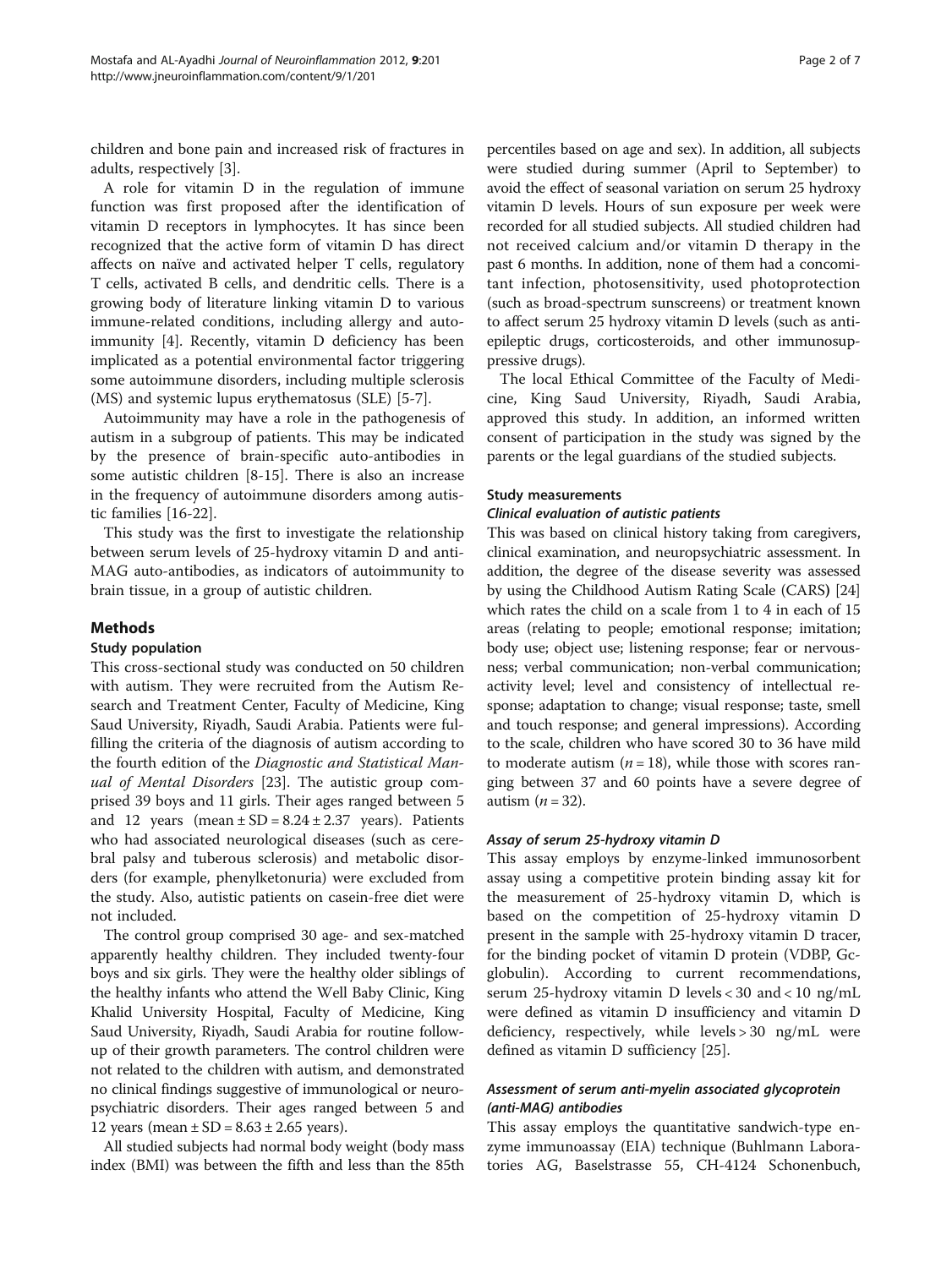Switzerland). Highly purified MAG from human brain has been precoated into a microtiter plate. Calibrators and patient sera were incubated for in the microtiter wells and any anti-MAG auto-antibodies present were bound by the immobilized human MAG. After washing away any unbound substances, horseradish peroxidase labeled antibodies against human IgM were added to the wells and incubated. After a wash step, the substrate solution containing tetramethylbenzidin was added. The color developed in proportion to the amount of anti-MAG antibodies bound in the initial step was stopped by adding an acidic stop solution. The intensity of the color absorbance was measured in a microtiter plate reader at a wavelength of 450 nm. To increase accuracy, all samples were analyzed twice in two independent experiments to assess the interassay variations and to ensure reproducibility of the observed results  $(P > 0.05)$ . No significant cross-reactivity or interference was observed.

## Statistical analyses

The results were analyzed by the commercially available software package (Statview, Abacus concepts, Inc., Berkley, CA, USA). The parametric data were presented as mean and standard deviation (SD). In addition, non-parametric data were presented as median and interquartile range (IQR), which is the difference between the 75th and 25th percentiles. Students t-test was used for comparison of parametric data, while Mann–Whitney U-test was used for comparison of non-parametric data. Chi-square test was used for comparison between qualitative variables of the studied groups. Spearman's rho correlation coefficient 'r' was used to determine the relationship between different variables. For all tests, a probability  $(P)$  of <0.05 was considered significant. Two SD above the mean value of serum anti-MAG auto-antibodies of healthy controls, 1983.45 Buhlmann titre unit (BTU), were considered to be elevated in autistic patients.

# Results

# Serum levels of 25-hydroxy vitamin D in autistic patients and healthy children

Autistic children had significantly lower serum levels of 25-hydroxy vitamin D (median  $(IQR) = 18.5$  (14) ng/mL) than healthy children (median  $(IQR) = 33$   $(11)$  ng/mL),  $P < 0.001$  (Figure 1), with 40% and 48% being vitamin D deficient and insufficient, respectively. None of the healthy children was vitamin D deficient, but 20% were vitamin D insufficient (Table 1).

Serum 25-hydroxy vitamin D had significant negative correlations with CARS ( $r = -0.84$ ,  $P < 0.001$ ). Although patients with severe autism had lower serum 25-hydroxy vitamin D than children with mild to moderate autism, this difference did not reach statistical significance,

 $P = 0.06$  (Table [2](#page-3-0)). Serum 25-hydroxy vitamin D had no significant correlations with the age of autistic children  $(P = 0.83)$ . In addition, there was no significant difference between male and female autistic children in serum levels of 25-hydroxy vitamin D  $(P > 0.05)$ .

There was no significant difference between autistic children and healthy children in the duration of sun exposure/week  $(P = 0.49)$ . In addition, serum 25-hydroxy vitamin D had no significant correlations with the duration of sun exposure/week  $(P = 0.96)$ .

# Serum levels of anti-MAG auto-antibodies in autistic patients and healthy children

Autistic children had significantly higher serum levels of anti-MAG auto-antibodies (2274.22 ± 578.32 BTU) than healthy children  $(1468.57 \pm 302.89 \text{ BTU})$ ,  $P < 0.001$ 

|                  |  |  | Table 1 Basic clinical data and vitamin D status of the |  |  |
|------------------|--|--|---------------------------------------------------------|--|--|
| studied children |  |  |                                                         |  |  |

| Clinical data                                | Autistic children<br>$(n = 50)$ | Control children<br>$(n = 30)$ |
|----------------------------------------------|---------------------------------|--------------------------------|
| Age (years)                                  | $8.24 + 2.37$                   | $8.63 + 2.65$                  |
| Sex (male/female)                            | 39/11                           | 24/6                           |
| The duration of sun<br>exposure (hours/week) | $6.48 + 1.29$                   | $6.23 + 1.41$                  |
| Vitamin D deficiency<br>(<10 ng/mL)          | 40% (20/50)                     | Ω                              |
| Vitamin D insufficiency<br>(10 to 30 ng/mL)  | 48% (24/50)                     | 20% (6/30)                     |
| Vitamin D sufficiency<br>(>30 ng/mL)         | 12% (6/50)                      | 80% (24/30)                    |

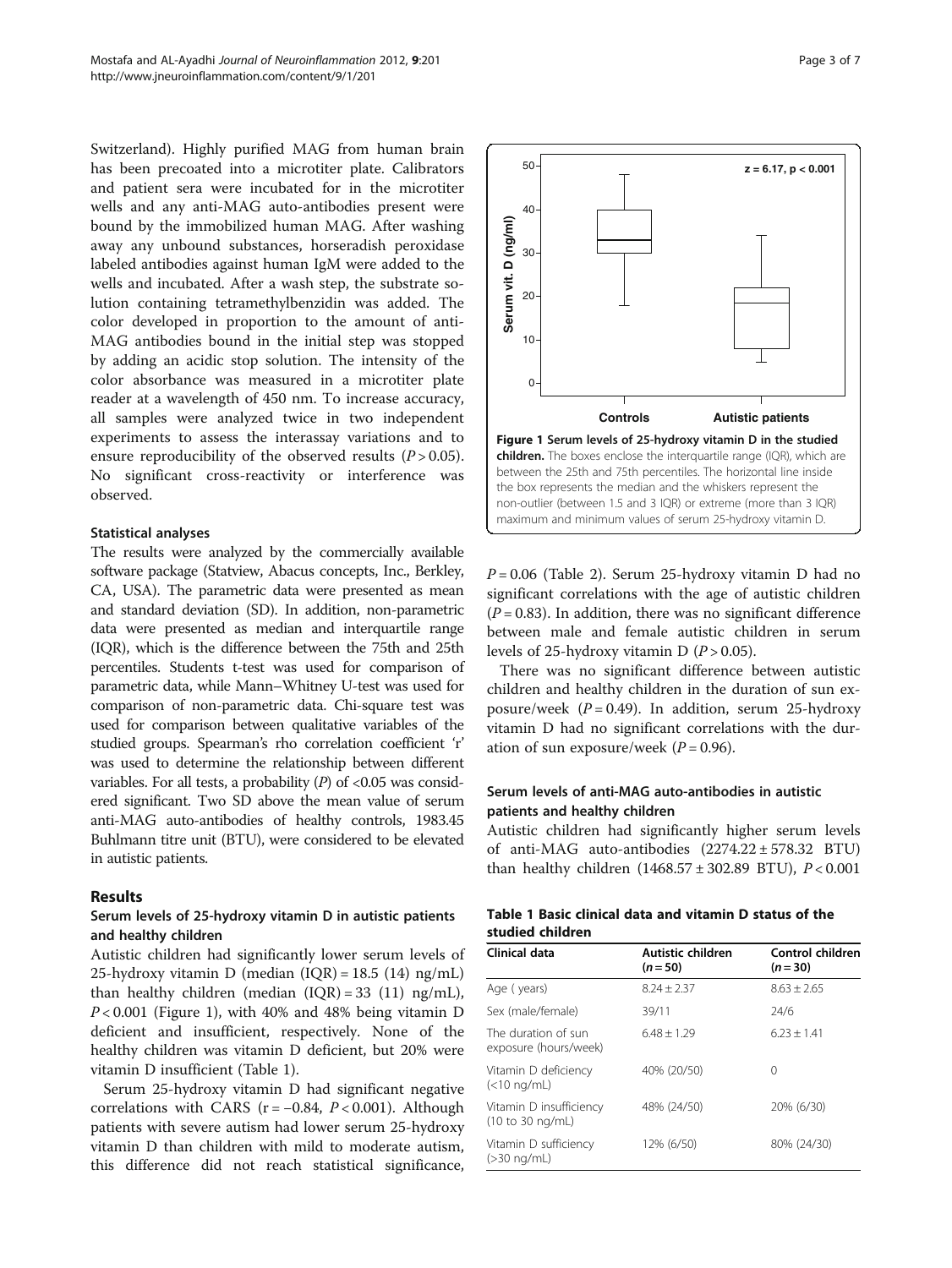|                                                      | Patients with mild to<br>moderate autism $(n=18)$ | Patients with severe<br>autism $(n=32)$ | $Z/T$ (P value)     |
|------------------------------------------------------|---------------------------------------------------|-----------------------------------------|---------------------|
| Serum 25-hydroxy vitamin D<br>(ng/mL) (median (IQR)) | 20.5(16)                                          | 14.5(15)                                | 1.82 (0.06)         |
| Serum anti-MAG<br>$(BTU)$ (mean $\pm$ SD)            | $1827.5 + 349.9$                                  | $2525.5 + 529.6$                        | $5.6$ ( $< 0.001$ ) |

<span id="page-3-0"></span>

| Table 2 Serum levels of 25-hydroxy vitamin D and anti-MAG auto-antibodies in relation to the severity of autism |  |  |
|-----------------------------------------------------------------------------------------------------------------|--|--|
|-----------------------------------------------------------------------------------------------------------------|--|--|

Anti-MAG, anti-myelin-associated glycoprotein antibodies.

(Figure 2). According to the highest cut-off values of serum anti-MAG auto-antibodies, increased levels were found in 70% of autistic patients.

Patients with severe autism had significantly higher serum anti-MAG auto-antibodies than children with mild to moderate autism,  $P < 0.001$  (Table 2). In addition, children with severe autism had significantly higher frequency of seropositivity of anti-MAG auto-antibodies (90.6%) than autistic patients with mild to moderate autism (33.3%), P < 0.001. Also, serum anti-MAG auto-antibodies had significant positive correlations with CARS ( $r = 0.81$ ,  $P < 0.001$ ). In contrast, serum anti-MAG auto-antibodies had no significant correlations with the age of autistic children  $(P = 0.5)$ .

# The relationship between serum levels of 25-hydroxy vitamin D and anti-MAG auto-antibodies in autistic children

Serum 25-hydroxy vitamin D levels had significant negative correlations with serum levels of anti-MAG autoantibodies ( $P < 0.001$ ), Figure 3.

## **Discussion**

Immune abnormalities, mainly autoimmunity to brain tissue, may have a pathogenic role in autism [[26-29](#page-6-0)]. Recently, vitamin D deficiency has been implicated as a

potential environmental factor triggering some autoimmune disorders [\[5,6](#page-5-0)].

In the present study, autistic children had significantly lower serum levels of 25-hydroxy vitamin D than healthy children,  $P < 0.001$ , with 40% and 48% being vitamin D deficient and insufficient, respectively.

Vitamin D deficiency is being associated with a number of psychiatric conditions with a developmental basis, such as autism and schizophrenia. Vitamin D deficiency in early life affects neuronal differentiation, axonal connectivity, dopamine ontogeny, and brain structure and function [\[30\]](#page-6-0). Some investigators reported reduced serum 25-hydrox vitamin D in autistic children. These studies could classify them as being 'vitamin D inadequate', which lends support to the hypothesis that autism is a vitamin D deficiency disorder [[31,32\]](#page-6-0).

Worldwide, the rate of autism has been steadily rising. There are several environmental factors in concert with genetic susceptibilities that are contributing to this rise. Genetic polymorphisms of cytochrome P450 enzymes have also been linked to autism, specifically CYP27B1 that is essential for proper vitamin D metabolism. Three novel structural variants of the vitamin D receptor were reported in psychiatric disease [[33\]](#page-6-0). Further study is required to clarify their role, if any, in autism.



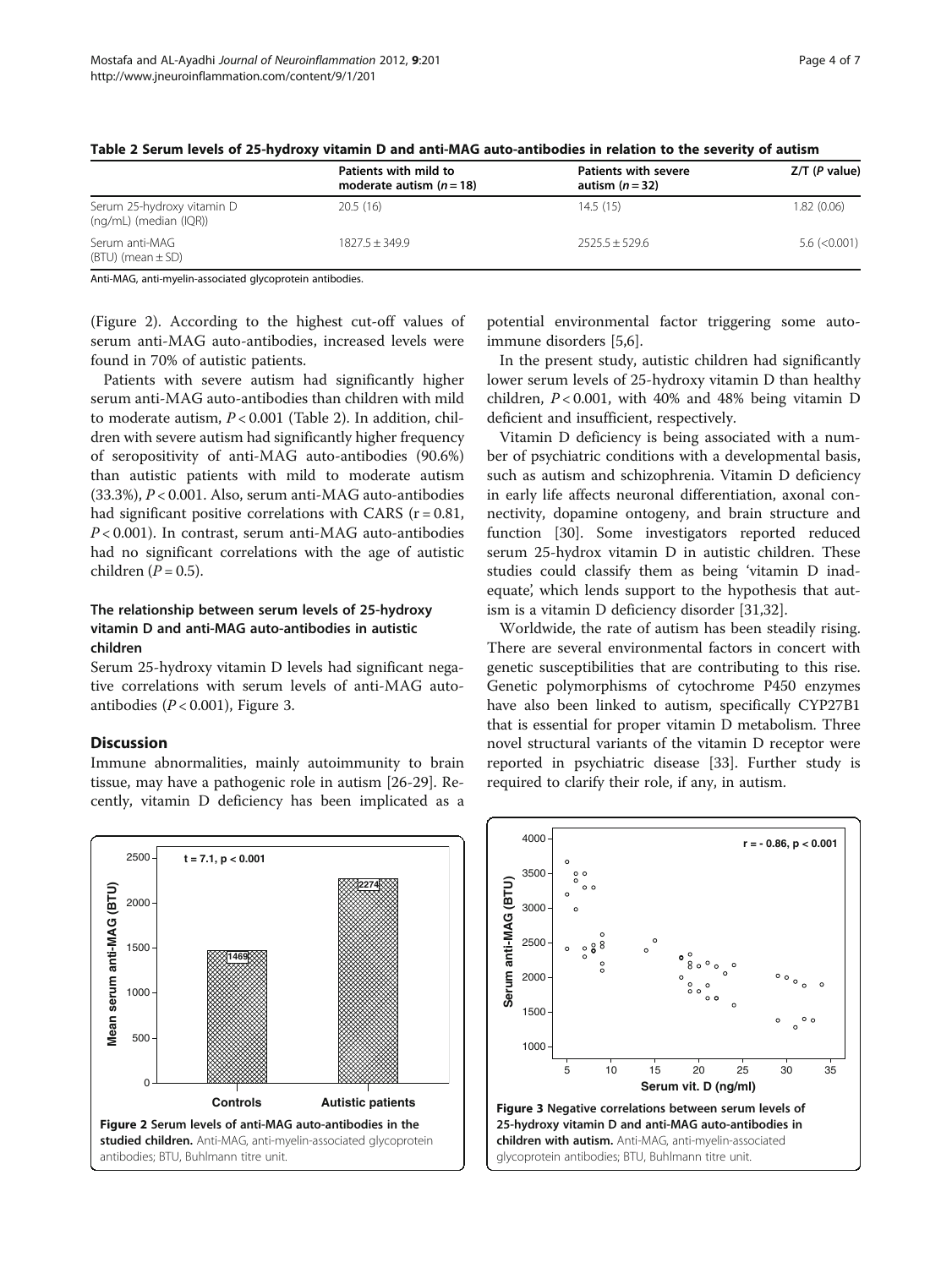In the present work, serum 25-hydroxy vitamin D levels had significant negative correlations with CARS  $(P<0.001)$  which signifies the possible link between the extent of vitamin D deficiency and the degree of the severity of autism. Vitamin D receptors and vitamin D metabolizing enzymes are present in CNS. Calcitriol, the active vitamin D, affects numerous neurotransmitters and neurotrophic factors, relevant for mental disorders [[34\]](#page-6-0). In addition, vitamin D plays important roles in repairing DNA damage and protecting against oxidative stress which is a key cause of DNA damage. Thus, vitamin D deficiency may contribute to higher mutation rates and impaired repair of DNA [\[35\]](#page-6-0) as a result of increased oxidative stress which was reported in some autistic children [[22](#page-5-0)]. In addition, Calcitriol may downregulate the production of inflammatory cytokines in the brain that have been suggested to be associated with autism [\[36](#page-6-0)].

Maternal vitamin D deficiency may be a risk factor for autism, possibly by affecting fetal brain development as well as by affecting maternal immune system status during pregnancy [[37,38\]](#page-6-0). Autism was more common among children of the mothers who took antiepileptic drugs as these drugs are one of the few classes of drugs that consistently and significantly interfere with vitamin D metabolism [[39\]](#page-6-0). Unfortunately, the tiny 10 μg (400 IU) dose in prenatal vitamins is virtually irrelevant in preventing gestational vitamin D deficiency [\[40](#page-6-0)]. For this reason, in 2007, the Canadian Paediatric Society recommended 2000 IU/day, or more, to prevent gestational vitamin D deficiency [\[25](#page-6-0)].

The current study revealed no significant difference between autistic children and healthy children in the duration of sun exposure/week  $(P = 0.49)$ . In addition, serum 25-hydroxy vitamin D had no significant correlations with the duration of sun exposure/week in children with autism  $(P = 0.96)$ . In addition, all subjects were studied during summer (April to September) to avoid the effect of seasonal variation on serum 25 hydroxy vitamin D levels. Thus, the results of our study did not signify the reduced duration of sun exposure as a causal factor of 25 hydroxy vitamin D deficiency in autistic children.

In this study, autistic children had significantly higher serum levels of anti-MAG auto-antibodies than healthy children, P < 0.001. Increased serum levels of anti-MAG auto-antibodies were found in 70% of autistic patients. A previous study conducted on 32 Egyptian children, aged between 3 and 8 years, reported anti-MAG seropositivity in 62.5% of autistic children [\[10\]](#page-5-0). MAG is a minor myelin protein that is located in the most periaxonal oligodendrocytes processes. It controls neurofilament phosphorylation and hence, controls the axon caliber which is crucial for efficient impulse transmission. In

contrast to mature CNS, MAG promotes regeneration of young neurons [[41\]](#page-6-0). Circulating anti-MAG antibodies may play an etiopathogenic role in some autoimmune disorders as autoimmune chronic demyelinating neuropathy [\[42\]](#page-6-0). Autoimmune reaction to neurons might be initiated by environment triggers resulting in the release of neuronal antigens, which through the activation of inflammatory cells, may result in autoimmune reactions in genetically susceptible individuals [\[26,27](#page-6-0)].

In the present work, patients with severe autism had significantly higher serum anti-MAG auto-antibodies than children with mild to moderate autism,  $P < 0.001$ . Also, serum anti-MAG auto-antibodies had significant positive correlations with CARS  $(P < 0.001)$ . These results may indicate that the extent of the elevation of serum anti-MAG auto-antibodies was possibly linked to the degree of the disease severity assessed by CARS. Thus, anti-MAG auto-antibodies might be playing a role in the pathogenesis of brain damage, the extent of which may determine the clinical severity of autism.

Vitamin D deficiency has been implicated as a potential environmental factor triggering some autoimmune disorders suggesting that vitamin D might play a role in regulating auto-antibody production [[5](#page-5-0),[6\]](#page-5-0). In this study, we have tried to find a possible link between the reduced serum levels of 25-hydroxy vitamin D and the elevated serum levels of anti-MAG auto-antibodies in autism. Serum 25-hydroxy vitamin D levels had significant negative correlations with serum levels of anti-MAG autoantibodies  $(P < 0.001)$ . We could not trace data in the literature concerning the possible contributing role of 25-hydroxy vitamin D deficiency in the induction of the production of brain-specific auto-antibodies in some autistic children to compare our results. We are the first to study such a relationship.

In animal models, an increased Th2 response to vitamin D has been accompanied by increase in antiinflammatory IL-10 response [[43\]](#page-6-0). Immunomodulatory effect of vitamin D may act not only through modulation of helper T cell function, but also through induction of  $CD4^+CD25^{\text{high}}$  regulatory T-cells (Tregs) [\[44\]](#page-6-0).  $CD4^{\text{high}}$  regulatory T cells play an important role in CD25high regulatory T-cells play an important role in the establishment of the immunological self tolerance and thereby, preventing autoimmunity [\[45](#page-6-0)]. Tregs can suppress Th17 cells, the key players in the pathogenesis of autoimmune disorders, and autoimmunity [[46\]](#page-6-0). A recent study reported deficiency of Tregs in 73.3% of autistic children [\[21\]](#page-5-0). Thus, vitamin D deficiency may be a contributing factor to the production of brain-specific auto-antibodies as a result of deficiency of Tregs in some autistic children.

The results of this study may indicate that 25-hydroxy vitamin D deficiency may be a possible contributing factor to the increased frequency of serum anti-MAG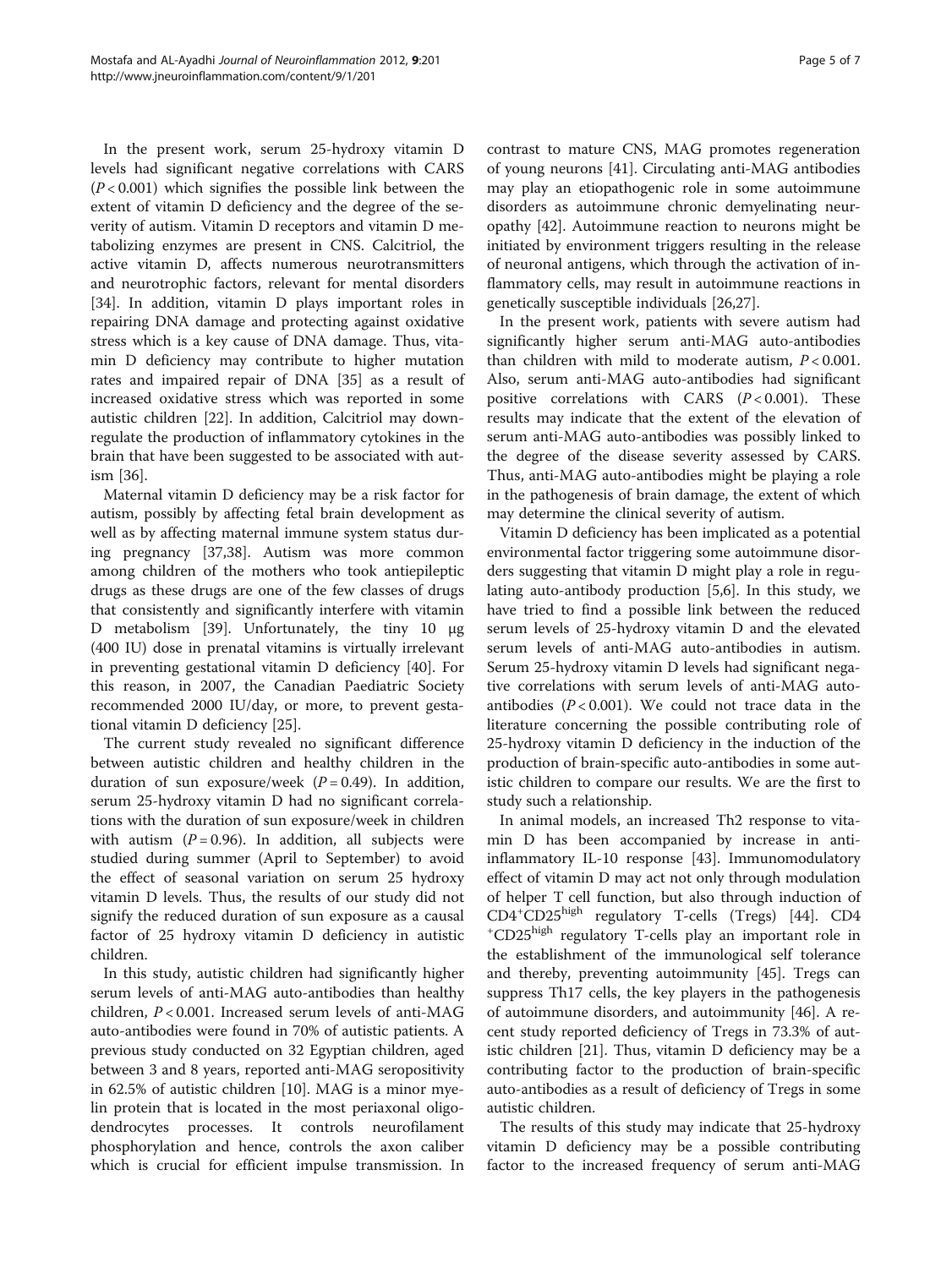<span id="page-5-0"></span>auto-antibodies in some autistic children. However, this is an initial report that warrants further research to determine the possible link between 25-hydroxy vitamin D deficiency and the increased frequency of brain-specific auto-antibodies in some children with autism.

The vitamin D theory of autism does not diminish genetic contributions to autism occurrence. Indeed, without the genetic tendency for autism, severe maternal or early childhood vitamin D deficiency may cause bone abnormalities with no evidence autism. Maternal and early childhood vitamin D deficiency may allow the genetic tendency for autism to express itself. If this theory is true, the path towards effective prevention and perhaps a treatment is so simple, so safe, so inexpensive, so readily available and so easy [\[47\]](#page-6-0). Basic, genetic, and epidemiological studies indicate a potential role of vitamin D in the prevention of autoimmune diseases, but randomized and controlled trials are necessary to establish the clinical efficacy of vitamin D supplementation in ill or at-risk subjects [\[48\]](#page-6-0). Three treatment modalities exist for vitamin D deficiency which include; sunlight, artificial ultraviolet B radiation, and vitamin D3 supplementation. Treatment of vitamin D deficiency in patients with 2,000 to 7,000 IU vitamin D per day should be sufficient to maintain year-round levels between 40 and 70 ng/mL [[49\]](#page-6-0). Children with chronic illnesses such as autism, diabetes, and/or frequent infections should be supplemented with higher doses of sunshine or vitamin D3 [\[47\]](#page-6-0).

## Conclusions

Vitamin D deficiency was found in some autistic children and this deficiency may contribute to the induction of the production of serum anti-MAG auto-antibodies in these children. However, future studies looking at a potential role of vitamin D in the pathophysiology and treatment of autism are warranted.

#### Abbreviations

Anti-MAG: Anti-myelin-associated glycoprotein; CARS: Childhood Autism Rating Scale; IQR: Interquartile range; MS: Multiple sclerosis; PTH: Parathyroid hormone; SLE: Systemic lupus erythematosus; Th: T-helper; Tregs: CD4 + CD25high regulatory T-cells.

#### Competing interests

The authors declare that they have no competing interests.

#### Authors' contributions

Both authors designed, performed and wrote the research. In addition, both authors read and approved the final manuscript.

#### Acknowledgements

This work was financially supported by the King Abdulaziz City for Science and Technology, Riyadh, Saudi Arabia. It was also supported by NPST, Health Research and Studies program at Kind Saud University.

#### Author details

<sup>1</sup> Autism Research and Treatment Center, AL-Amodi Autism Research Chair, Department of Physiology, Faculty of Medicine, King Saud University, Riyadh, Saudi Arabia. <sup>2</sup>Department of Pediatrics, Faculty of Medicine, Ain Shams University, Cairo, Egypt.

Received: 15 June 2012 Accepted: 7 August 2012 Published: 17 August 2012

#### References

- 1. Holick MF: The vitamin D deficiency pandemic and consequences for nonskeletal health: Mechanisms of action. Mol Aspects Med 2008, 29:361–368.
- 2. Cantorna MT, Zhu Y, Froicu M, Wittke A: Vitamin D status, 1,25-dihydroxyvitamin D3, and the immune system. Am J Clin Nutr 2004, 80:1717S–1720S.
- 3. Holick MF: Vitamin D deficiency. N Engl J Med 2007, 357:266–281.
- 4. Jones AP, Tulic MK, Rueter K, Prescott SL: Vitamin D and allergic disease: sunlight at the end of the tunnel? Nutrients 2012, 4:13-28.
- 5. Zhang HL, Wu J: Role of vitamin D in immune responses and autoimmune diseases, with emphasis on its role in multiple sclerosis. Neurosci Bull 2010, 26:445–454.
- 6. Hamza RT, Awwad KS, Ali MK, Hamed AI: Reduced serum concentrations of 25-hydroxy vitamin D in Egyptian patients with systemic lupus erythematosus: relation to disease activity. Med Sci Monit 2011, 17:CR711–CR718.
- 7. Sternberg Z: Autonomic dysfunction: A unifying multiple sclerosis theory, linking chronic cerebrospinal venous insufficiency, vitamin D(3), and Epstein-Barr virus. Autoimmun Rev 2012, [Epub ahead of print].
- 8. Singh VK, Warren RP, Averett R, Ghaziuddin M: Circulating autoantibodies to neuronal and glial filament proteins in autism. Pediatr Neurol 1997, 17:88–90.
- 9. Singh VK, Lin SX, Yang VC: Serological association of measles virus and human herpesvirus-6 with brain autoantibodies in autism. Clin Immunol Immunopathol 1998, 89:105–108.
- 10. Mostafa GA, El-Sayed ZA, Abd El Aziz MM, El-Sayed MF: Serum anti-myelin-associated glycoprotein antibodies in Egyptian autistic children. J Child Neurol 2008, 23:1413–1418.
- 11. Mostafa GA, Al-Ayadhi LY: Increased serum levels of anti-ganglioside M1 auto-antibodies in autistic children: relation to the disease severity. J Neuroinflammation 2011, 8:39.
- 12. Mostafa GA, Al-Ayadhi LY: A lack of association between hyperserotonemia and the increased frequency of serum anti-myelin basic protein. auto-antibodies in autistic children. J Neuroinflammation 2011, 8:71.
- 13. Mostafa GA, Al-Ayadhi LY: The relationship between the increased frequency of serum antineuronal antibodies and the severity of autism in children. Eur J Paediatr Neurol 2012, [Epub ahead of print].
- 14. Mostafa GA, Al-Ayadhi LY: The possible link between the elevated serum levels of neurokinin A and anti-ribosomal P protein antibodies in children with autism. J Neuroinflammation 2011. 8:180.
- 15. Al-Ayadhi LY, Mostafa GA: A lack of association between elevated serum levels of S100B protein and autoimmunity in autistic children. J Neuroinflammation 2012, 9:54.
- 16. Comi AM, Zimmerman AW, Frye VH, Law PA, Peeden JN: Familial clustering of autoimmune disorders and evaluation of medical risk factors in autism. J Child Neurol 1999, 14:x388–394.
- 17. Sweeten TL, Bowyer SL, Posey DJ, Halberstadt GM, McDougle CJ: Increased prevalence of familial autoimmunity in probands with pervasive developmental disorders. Pediatrics 2003, 112:420–424.
- 18. Croen LA, Grether JK, Yoshida CK, Odouli R, Van de Water J: Maternal autoimmune diseases, asthma and allergies, and childhood autism spectrum disorders: a case–control study. Arch Pediatr Adolesc Med 2005, 159:151–157.
- 19. Mostafa GA, Kitchener N: Serum anti-nuclear antibodies as a marker of autoimmunity in Egyptian autistic children. Pediatr Neurol 2009, 40:107–112.
- 20. Mostafa GA, Shehab A: The link of C4B null allele to autism and to a family history of autoimmunity in Egyptian autistic children. J Neuroimmunol 2010, 223:115–119.
- 21. Mostafa GA, Shehab AA, Fouad NR: Increased frequency of CD4<sup>+</sup>CD25high regulatoryT cells in the peripheral blood of Egyptian children with autism. J Child Neurol 2010, 25:328–335.
- 22. Mostafa GA, El-Hadidi ES, Hewedi DH, Abdou MM: Oxidative stress in Egyptian children with autism: relation to autoimmunity. J Neuroimmunol 2010, 219:114–118.